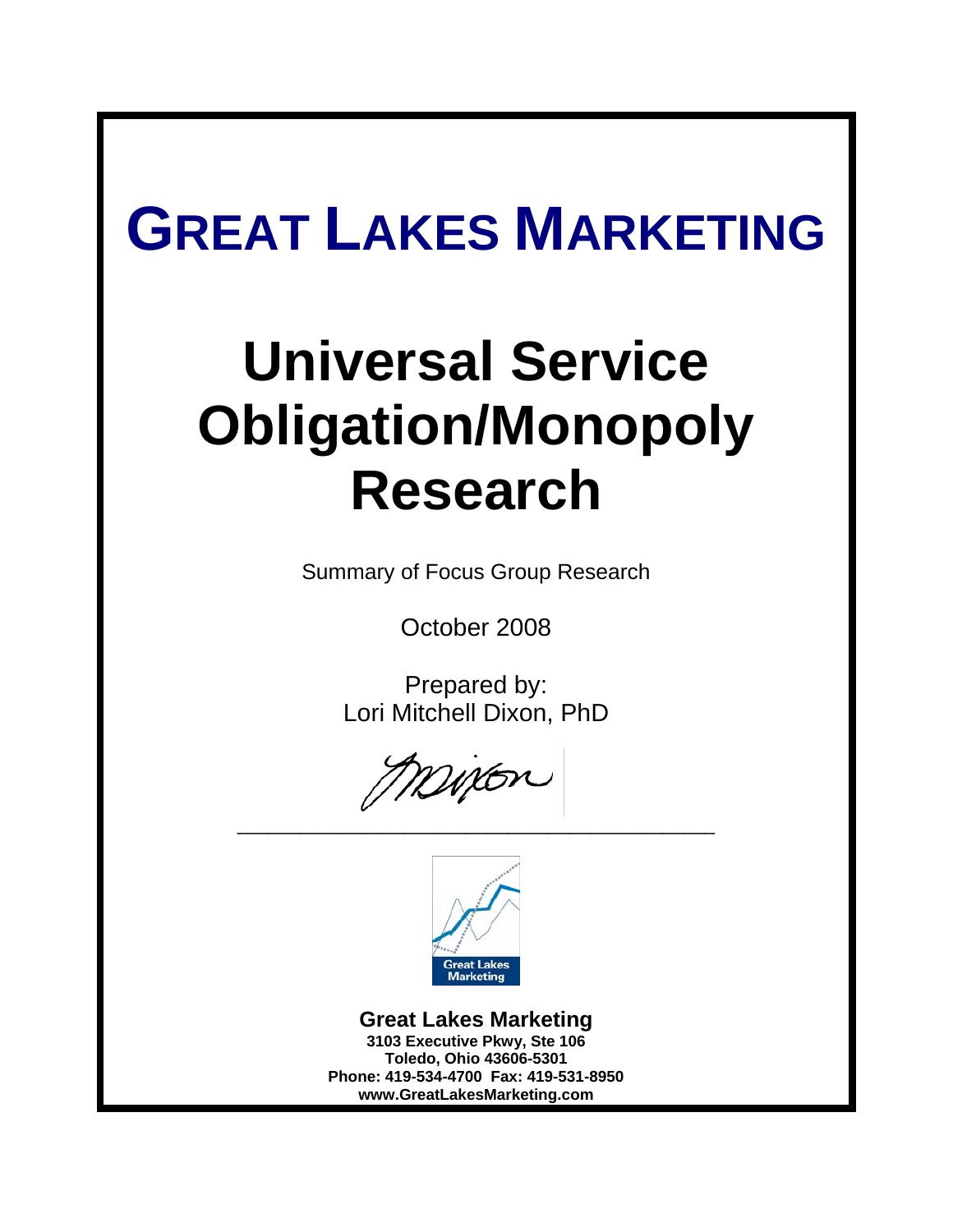# **Universal Service Obligation/ Monopoly Research**

## **Table of Contents**

|     |                                                | Page         |
|-----|------------------------------------------------|--------------|
| I.  | Use of the Mail                                | 1            |
| II. | <b>Consumer Rights to Postal Services</b>      | $\mathbf{2}$ |
| Ш.  | <b>Trade-Off Analysis</b>                      | 3            |
|     | <b>Closing Revenue-Losing Post Offices</b>     | 5            |
|     | <b>Reducing Overlap</b>                        | 6            |
|     | <b>Personal Feelings</b>                       | 6            |
|     | <b>Frequency of Mail Delivery</b>              | 6            |
|     | Frequency of Mail Pick-up                      | 9            |
|     | Reduced Rural Delivery                         | 10           |
|     | <b>Location of Mail Delivery</b>               | 10           |
|     | <b>Prices</b>                                  | 12           |
|     | <b>Mailbox Access/Private Express Statutes</b> | 14           |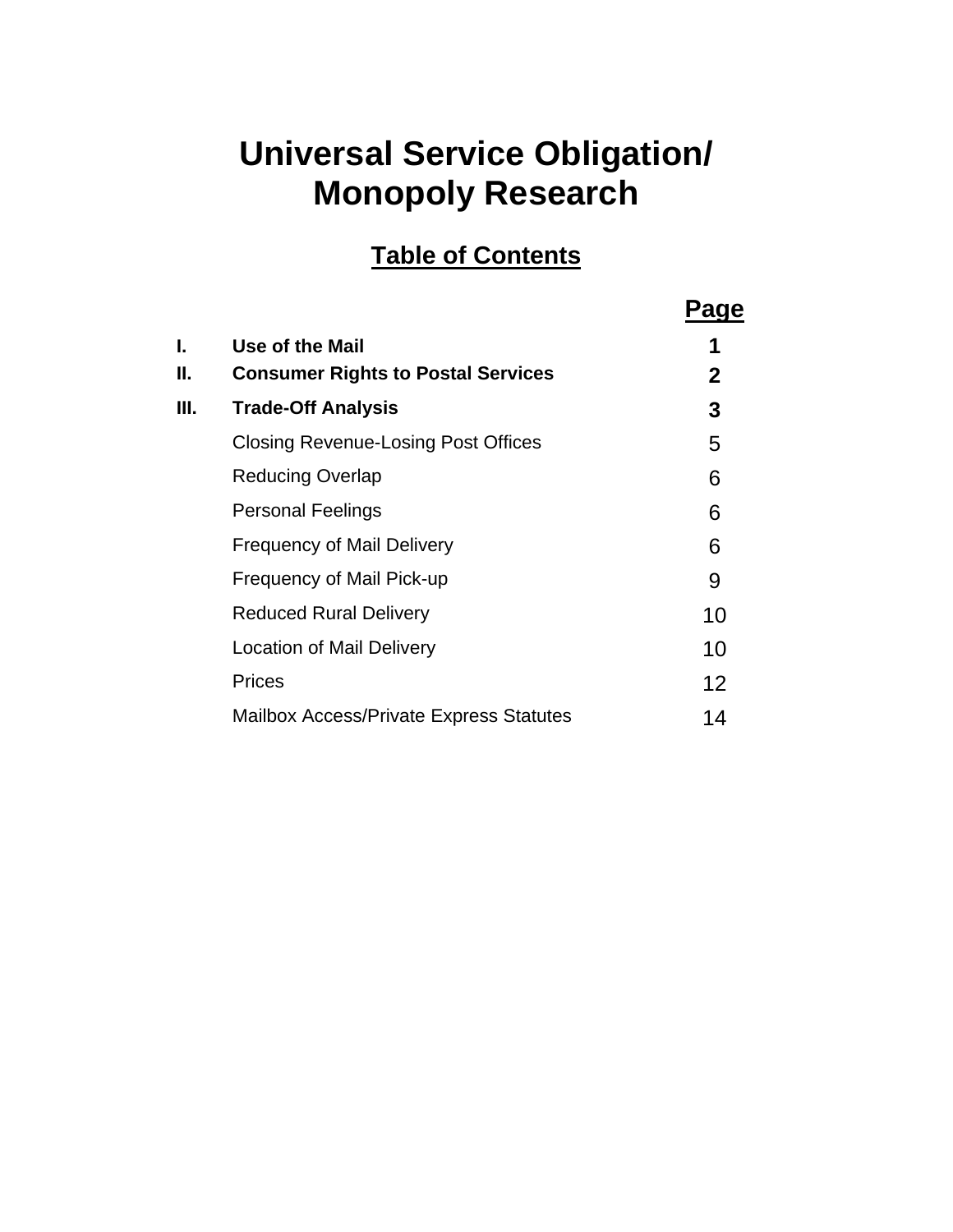## **Universal Service Obligation/Monopoly Research Consumer Focus Groups**

### **Conducted by: Great Lakes Marketing**

#### **October 2008**

he following report is based on focus group research conducted with 79 customers spread over The following report is based on focus group research conducted with 79 customers spread over<br>
eight focus groups. Four groups were held in Baltimore and four groups were held in Phoenix. In each market, one group was comprised of customers who live in a rural area outside of the city; one group was comprised of customers living in a suburban area, one group was comprised of lowerincome adults living in the metro city area and the fourth group was comprised of adults living in the metro area who have higher incomes.

The customer recruited was the "CEO of the Mail" for his or her household. This person is responsible for managing the mail received by the household. This includes collecting, sorting, and deciding what to do with the mail received.

In this report, percentages reflecting customers' reactions to topics are presented. These should be considered as "directional" in nature and not a statistical representation of the American households or small businesses. When differences by specific demographic factors were evident, this is noted in the report. If there is no mention of any difference by demographic factor, this means that the findings were consistent across the demographic factors.

#### **I. Use of the Mail**

Most customers say they receive advertising**,** bills, magazines and a few personal pieces in the mail. They send checks plus a few personal letters and cards along with packages. A large number of customers mentioned that they pay bills online. About one-half of the customers say they have decreased the amount of mail they send over the past two years—mostly attributing this to the use of electronic bill pay and personal correspondence via email. Just fewer than 20 percent have increased the amount of mail they send over the past two years—mostly due to a change in their life style (corresponding with new grandchildren, keeping in touch with family who are now in a different city, becoming of age and having new financial responsibilities, etc.).

*I get just the average bills, ads--somebody always wants me to sign up for a credit card. I send bills. I don't correspond too much by the mail, not with the Internet today--birthday cards, just typical stuff. I don't really send packages or anything. Baltimore—Low Income* 

*I don't mail my bills, I like to stop and pay them. But I do mail out packages to my nephew in the Navy. Baltimore—Suburban* 

*Pretty much I only receive junk mail. I request all my bills online and no statements. Only [outgoing] mail is probably just the mortgage payment, everything pretty much is paid online. My wife sends cards. Baltimore—Rural* 

*I get a lot of credit card applications. A lot of junk mail. I send bills and I send a lot of greeting cards. Phoenix—Suburban*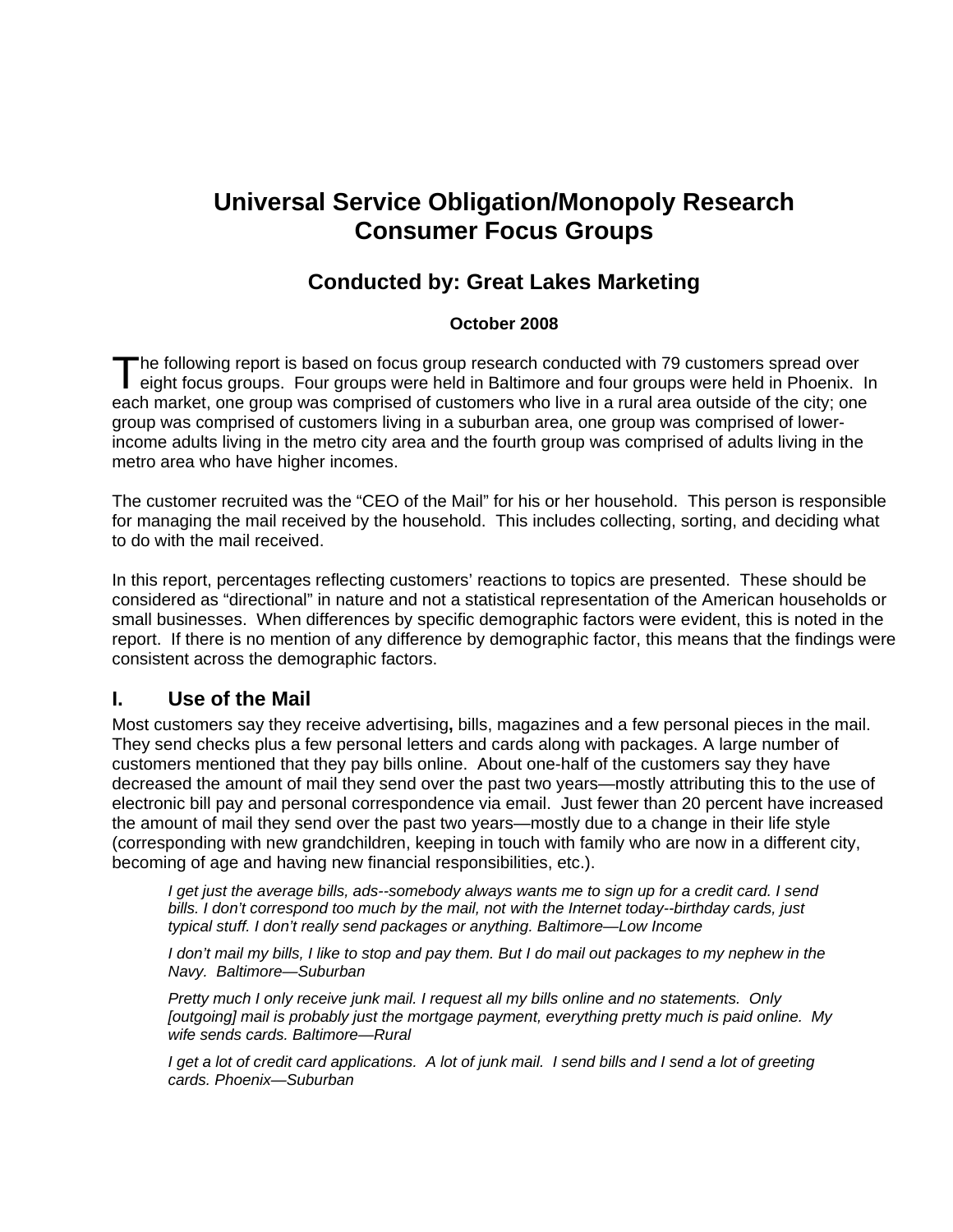*We get a couple of magazines, a couple newspapers, utility bills and I receive medications through the mail. We send greeting cards, local bills, and personal letters. Phoenix—Rural* 

Most customers (about three out of four) say that the amount of mail they have received in the past two years has increased. Most say they are getting more advertising mail. They attribute this to more sophisticated use of database marketing (vendors sharing names) and more direct mail advertising and campaigning. Only a few (less than 10 percent) say they are receiving less mail. Most of these customers receiving less mail indicated they had asked to have their name removed from mailing lists.

*I think what I send increased a little more for me because places I used to go pay the bills, now I just mail a check to them. Phoenix—Low Income* 

*Mail that I care about has really decreased. We communicate with people with email, so I'm not getting letters and sending out letters to people. Baltimore—Rural* 

*Mine has definitely decreased. One is because the cost of stamps and two is because I feel I can drive up to them, even though gas is increasing. And my bills, I use to send them by postage, but I can keep a record of them if I pay online. Baltimore—Suburban* 

*My outgoing mail has decreased. It's just so much easier to do it on the internet. You don't have to spend money on the stamp; it's just easier and more efficient. Phoenix—Rural* 

*What I get has increased. They're getting better at marketing to more and more people. Phoenix—Suburban* 

### **II. Consumer Rights to Postal Services**

Customers were asked to list what they felt were their "rights" with respect to the USPS. They were told to focus on their rights, rather than products or services that would be "nice" to have. The following list shows the rights that were named based on unaided customer input and additional prompting from the moderator. The four listed first (in bold, left column) were most often in the top three for a majority of the customers in the groups. The rest follow in their approximate position based on rankings. The exact wording for each statement varied per group.

- 
- 
- 
- 
- Delivery to all addresses 6-day pick-up
- Delivery time of day (consistent/known) Post Office in each ZIP Code
- 
- **Accurate delivery**  Customer service at Post Office
	- **Proper handling (no damage)**  $\bullet$  **Only USPS can access mail receptacle**
- **Security/privacy of mail**  Universal access to all product options
	- **Prompt/timely delivery (days in transit)**  Access to Post Office (phone/lobby hours)
		-
		-
- 6-day delivery  **Construction Universal pricing**

The following comments clarify the types of rights that they discussed top-of-mind before suggestions were made by the moderator.

*I think security is important, especially today with identity theft. Baltimore—Low Income* 

*I* have the right to get it delivered to my house or where I choose. Baltimore—Low Income

*Every day at a certain time. Not like one time you get it in the morning and another day get it in the afternoon. Baltimore—Suburban* 

*My parents live in a rural town. So I can't get the same services that somebody who shipped something the same distance away but not to a rural area can get. I have to pay more to send something there in the same period of time--or it just doesn't get there. Baltimore—Suburban* 

*Mail coming to the house not damaged. Baltimore—Suburban* 

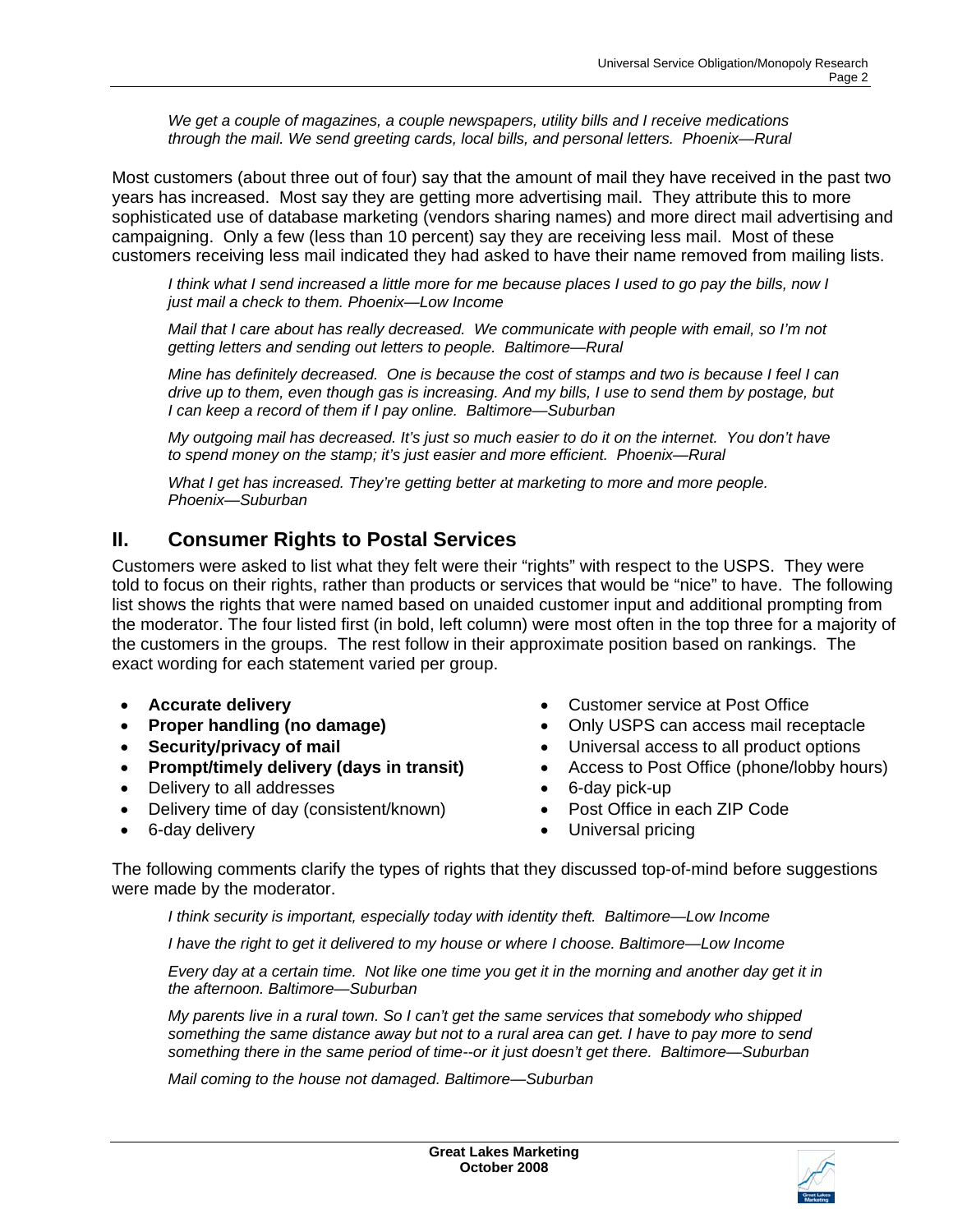*I think we have a right to make access to mailing our mail closer not further. Not everyone is near a Post Office to drop off the mail. Now they're taking all the mailboxes away. Baltimore— Suburban* 

*Prompt delivery. Meaning just to get things on time. Baltimore—Moderate-High Income* 

*How about the right to communicate with the Post Office by phone. Baltimore—Moderate-High Income* 

*Secure mail receptacle. Phoenix—Low Income* 

*When I go to the Post Office, there's always a line. They need more customer service people. I always look at 30-45 minute line wait. Phoenix—Low Income* 

*Delivery to every address. Phoenix—Low Income* 

*When I lived in Mesa, they were all uniformed and I could tell it was the mail person. In Maricopa, they have their own vehicles and own clothes, I had no idea [they were Postal employees]. Phoenix—Rural* 

#### **III. Trade-Off Analysis**

About one-half of the customers visit a Post Office once a month or less often. Minimal variance exists by customer profile (i.e., high income, rural, etc.); however, those in Baltimore tend to visit the Post Office less often relative to those in Phoenix. Most use the Post Office to send packages. While at the Post Office, they also buy stamps. Fewer go to the Post Office just to buy stamps as there are alternative places to buy stamps.

*I go to the Post Office once a month, twice a month if it's a good month, because you can do everything from the website. Like I buy a book of stamps, I buy it midnight and the next day it probably comes in with my regular bills. I can print my labels from home for my boxes and then I*  leave it for the mailman when he comes and delivers the mail. He picks it up and it's fine. *Baltimore—Low Income* 

*There's a Post Office drop in my building and there is a Post Office stamp machine in the building next door to me. The only time I go to the Post Office is to pick up registered mail and once in a while to drop a package off. Baltimore—Moderate-High Income* 

*I go monthly. I'm always copying. So I go there. Baltimore—Rural* 

*I can leave money in my box and buy stamps through them. Or even sending a package out, I can leave money with the package and they'll put postage on it. Baltimore—Rural* 

*Three or four times a year to pick up stamps and mail packages. Phoenix—Low Income* 

*I go a couple times a week. I am going to the automated kiosk to mail a package, I rarely stand in line or I am making sure that my mail is dropped right there at the Post Office versus putting it at the grocery store box. Phoenix—Suburban* 

*I go to drop off my Netflix because it's the first pick up. But I do it in the drop. Phoenix— Moderate-High Income* 

*I go for the holidays when I send out Christmas stuff. Phoenix—Rural* 

The most frequent places where customers purchase stamps (in both markets) are the Post Office (80 percent), grocery store (75 percent), or other retailer (30 percent). However, the most preferred place to purchase stamps is at the grocery store or other retailer (combined to be 50 percent) or the Post Office (39 percent). Those who prefer purchasing stamps at retail locations find them to be more convenient because they are shopping those stores anyway.

*If you have a lot of errands, you can eliminate one just by getting the stamps at the grocery store. Baltimore—Low Income* 

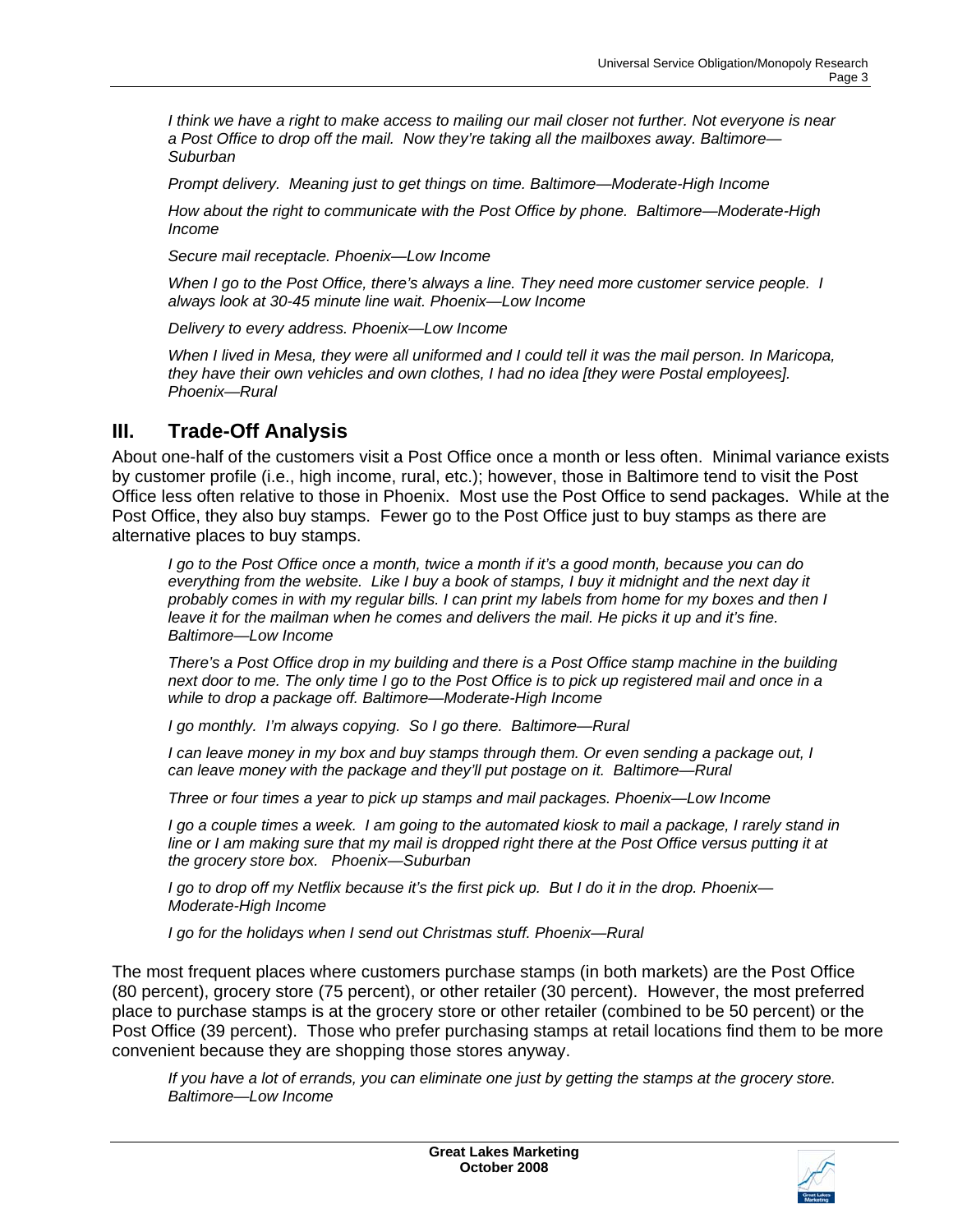*They kind of remind me [at the store], because even if I don't need stamps they say "would you like some stamps today," then it dawns on me to get stamps. Baltimore—Suburban* 

*My Post Office is the closest place for me to buy stamps so it's the most convenient. I have plenty of time to wait in line. Baltimore—Rural* 

*I get them at the Post Office, I don't get a lot. I use maybe one or two a month so I get them from the machine in the PO. Baltimore—Rural* 

*I go to Circle K where you can buy just one stamp. I find that real convenient. I don't want to buy a book. Phoenix—Low Income* 

*I've been to the Post Office to get specialty stamps, like for wedding invites. That's the only reason I would go to the Post Office. Phoenix—Suburban* 

Without referring to a specific scenario, customers were asked, in general, how they would feel if they could access other services, beyond purchasing stamps, at locations other than a Post Office. Overall, the idea was well received because of the convenience it would offer. However, once the concept was further discussed, customers were concerned about the security of their packages, access to a knowledgeable person if they had questions and access to help if the self-service machines were not functioning correctly, etc.

Overall, customers were generally more accepting of having access to a Postal Clerk at locations other than a Post Office if the clerk provided services similar to those offered at the Post Office. Their conversation reflected their overall trust in the Post Office and Post Office personnel to handle their mail securely and correctly mixed with a desire to have more convenient access to postal services.

*If I could send a package from across the street from the Post Office and it's a shorter line and I'm in and out, that is okay. I just get agitated standing in line for a half hour at the Post Office. I prefer the Post Office but I want to be in and out. Baltimore—Low Income* 

*I prefer to take it somewhere where I know I've been taking it and everything's been fine so far and that's been the Post Office for a package. I'd rather do that than take it to the grocery store, because if the person is not really truthful and you leave a package there you don't know when it's gone or if it's gone to where you sent it. Baltimore—Low Income* 

*I'm a little bit leery when you say self-service machines because they always get broken and there's no one standing there and no one knows how to fix it. But if its people that actually know what they're doing, like from the Post Office, like a mini branch, then there's no problem. Baltimore—Suburban* 

*If they had vending machines like at a mall that it would be convenient, it would be great to go and do it there. I'm not so sure of dropping off a package but in terms of stamps and things, I can use a vending machine. I still prefer to go to the Post Office if it's a package that I'm worried about. Baltimore—Rural* 

*I* would probably end up using the mail more. It would be more convenient. Baltimore—Rural

*If it was staffed by postal employees or somebody who was some how responsible, then I wouldn't have a problem with that. I know in Ellisburg for a while they actually had the Post Office in a Hallmark store. That I had no problem going there because it was a postal uniform. If I was going to the Rite Aid and it's the teenage kid who I don't trust, then I would have a problem dropping it off there. Baltimore—Rural* 

*I think if they did it at a gas station or somewhere where it's open longer than 6 pm. The Post Office used to be open until 7 pm but I guess it wasn't being used as much so they moved it back to 6 pm. Phoenix—Low Income* 

*Somewhere by customer service where they have the other machines for whatever. If there was a problem, customer service is right there, by the front of the store. Phoenix—Suburban* 

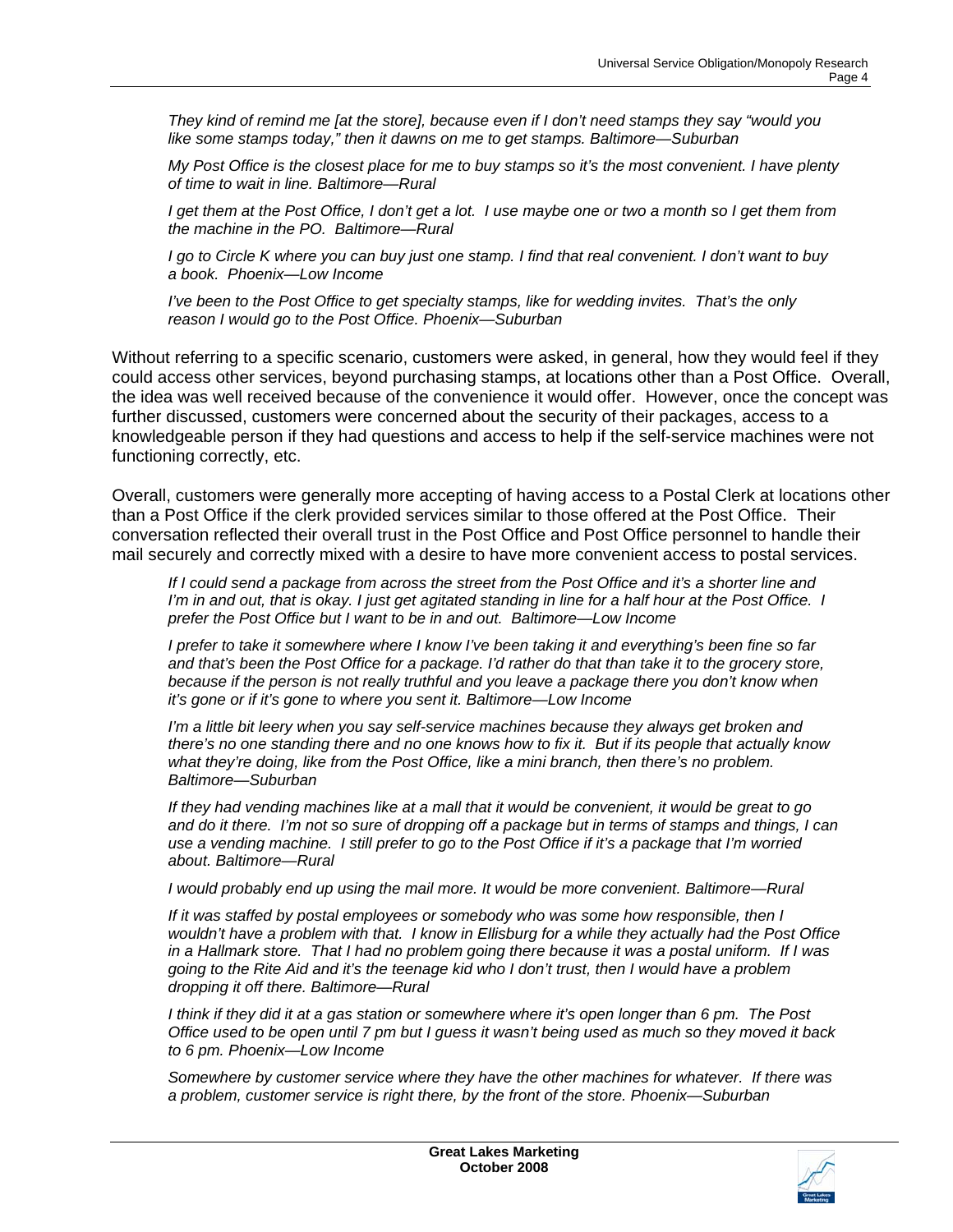*I would like it because it's another convenience. Right now I may run into one of those postal places but I always have to pay more to get something shipped from them. But because it's more convenient for me, than to go stand in line at a Post Office, I use them. My time is valuable so I will pay the extra. So if there was more places that I could go to and have the same price the PO would charge me, that would be great. Phoenix—Moderate-High Income* 

*Convenience, putting everything all into one trip. Phoenix—Rural* 

*As long as they knew the regulations with mail fraud, how serious it is, not that they necessarily*  have to be an employee of the Post Office, but if they had training and understood those rules, it *would okay. Phoenix—Rural* 

*There are times when self service doesn't work but for the simple things. I do a lot of Priority Mail, that I want to be able to do myself. I don't want to wait in line for half an hour to get that. But special packaging, yes you would want to go to a counter. Phoenix—Rural* 

#### **Closing Revenue-Losing Post Offices**

Next, customers were given a specific scenario: *"*that some Post Offices cost more to operate than the revenue they take in. If they were to close this type of Post Office and replace it with self-service machines at a local retail store what do you think about that?"

Attitudes regarding a substitution of self-service machines for a Post Office were neutral to negative for most customers. Only one out of four found the concept in the acceptable range. Their attitudes about self-service machines were highly influenced by their past experience with USPS and other self-service machines at grocery stores or other retail outlets. Those who have had positive past experiences were more willing to accept the concept of self-service machines. Those who had no prior experiences or poor past experiences were less willing to accept this alternative.

The option was modified slightly and the concept of self-service machines was replaced with the concept of replacing the Post Office in which costs exceeded revenue with a postal employee at a local retailer. About three out of four customers were accepting of this concept.

*It depends on what that self-service facility is offering. Because some people have fragile things, they're not going to give you a fragile ticket to put on that box. How do they know what's in there when they come to pick up that package? Baltimore—Low Income* 

*You say you're closing a branch. Like my particular branch, they handle all of my mail. So if you close that branch, then where is that mail going? Is it going to be shipped off to another branch? Baltimore—Low Income* 

*I know, my mother for instance, has gone to Post Offices all their lives. This is important to them. They like going, they have a relationship there. Baltimore—Suburban* 

*I would really dislike it because I don't have any retail stores close to me. The only resource I have is my Post Office. Baltimore—Rural* 

*If there was a place close to me and they had a regular clerk, I would use it. Baltimore—Rural* 

*I would rather be talking to a person. Some of these areas aren't too good. They could be damaging these things or breaking into those things. I would rather deal with a person. Phoenix— Low Income* 

*For business purposes, if you're not making money and you're losing constantly then it drains on the whole economy of the whole system. So you need to correct the one part that's broken to*  make sure that everything else continues to work. For me it would be acceptable to put in self *service to allow the other Post Office to stay open and keep the services that we get. Phoenix— Moderate-High Income* 

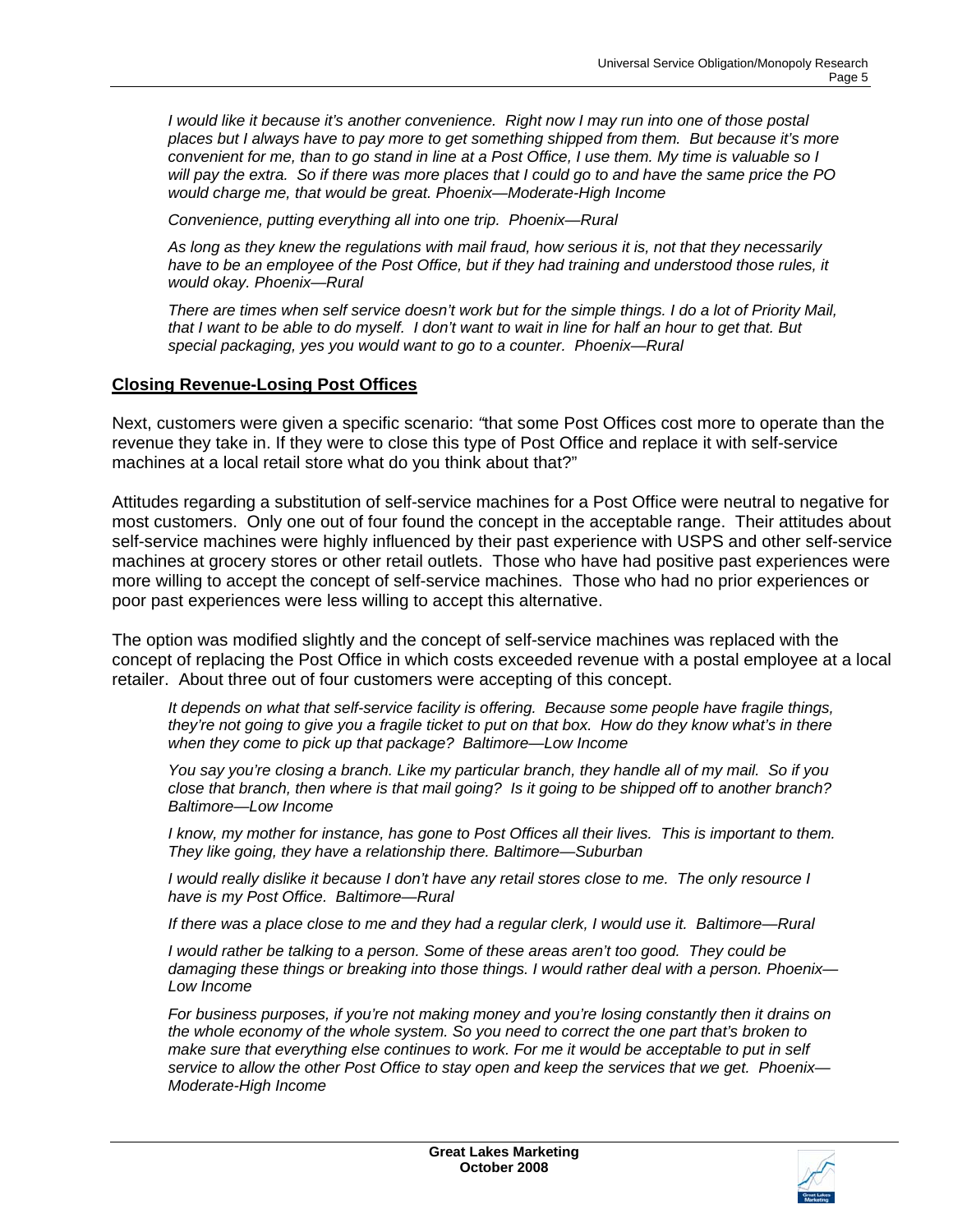#### **Reducing Overlap**

Customers were posed with the situation that there "may be two Post Offices a short distance from each other." Then they were asked, "how would you feel about closing one of those offices and replacing it with self-service machines?" Under these circumstances, customers were slightly more accepting of self-service machines, with about one-half finding the option acceptable. An even more acceptable option is replacing one of the Post Offices with a postal employee at a retail store. Three out of four customers were accepting of this option. Note that a postal employee is important due to their concern regarding the security and proper handling of mail.

*You have some people like me, when it's crowded and busy, I'd rather do it myself and go. And you have people like Paul who would rather deal with a person but he has to stand there and wait for the person. So if you replace one PO with self-service machines, stamps won't cost \$1 to pay all these people. Baltimore—Low Income* 

*I'm thinking if you're paying twice for the same services within a very close defined area, I would say close one. Baltimore—Low Income* 

*I think it's a great idea and I like ATM's. I haven't been to the bank to talk to a teller in years. Baltimore—Moderate-High Income* 

*I'd be fine with that actually. Where I work there are two within five miles of each other. If I go to either one, they're like dead, there's no one in there. The one is really, really old. I'm like why don't they just close this one; the other is like three minutes up the road. Baltimore—Rural* 

*I think so. If you do the same thing over and over every week, you know what you're doing. Selfservice would definitely help. Phoenix—Suburban* 

*If they close one of the branches, then all the mail is going to go to the other branch and it's more mail, more chaos, more mistakes. The more mail there is, the more there is to sort and if there's less staff, how will that work? Phoenix—Suburban* 

*But not all people are electronically driven. There might be a lot of people who won't use the Post Office then because if it's all self service, they don't want to do that, they'll go to a UPS or Fed Ex, because they have people there. Maybe if they introduced it within the service and put the self service all within one Post Office so people can learn from employees and then get rid of the Post Office. I don't think you could cut off the source like that. Phoenix—Rural* 

*You have the opportunity to do both. If you don't want to speak to someone you can do everything yourself in the automated, so that takes some of the people out of the line, but if you have a question you can see a clerk. It gets you both and they're open at night, so you can do the automated stuff at night. Phoenix—Rural*

#### **Personal Feelings**

The above two scenarios were presented as hypothetical situations. When customers were asked if their willingness to accept an alternative to the Post Office would be different if the Post Office that might be closed was *their* Post Office, only a few (15 percent) felt their opinion might be different than the previous opinion they offered. These few customers were concentrated in the lower-income focus group sessions and the Phoenix market.

#### **Frequency of Mail Delivery**

Nearly three out of four customers read through their mail every day they receive mail. However, about one out of ten reads through their mail about once a week or less often. These infrequent reviewers of the mail tend to be those who receive mail at a cluster box or a PO Box and are as likely to be rural as they are suburban and span the income ranges. When asked how often they *need* to receive the

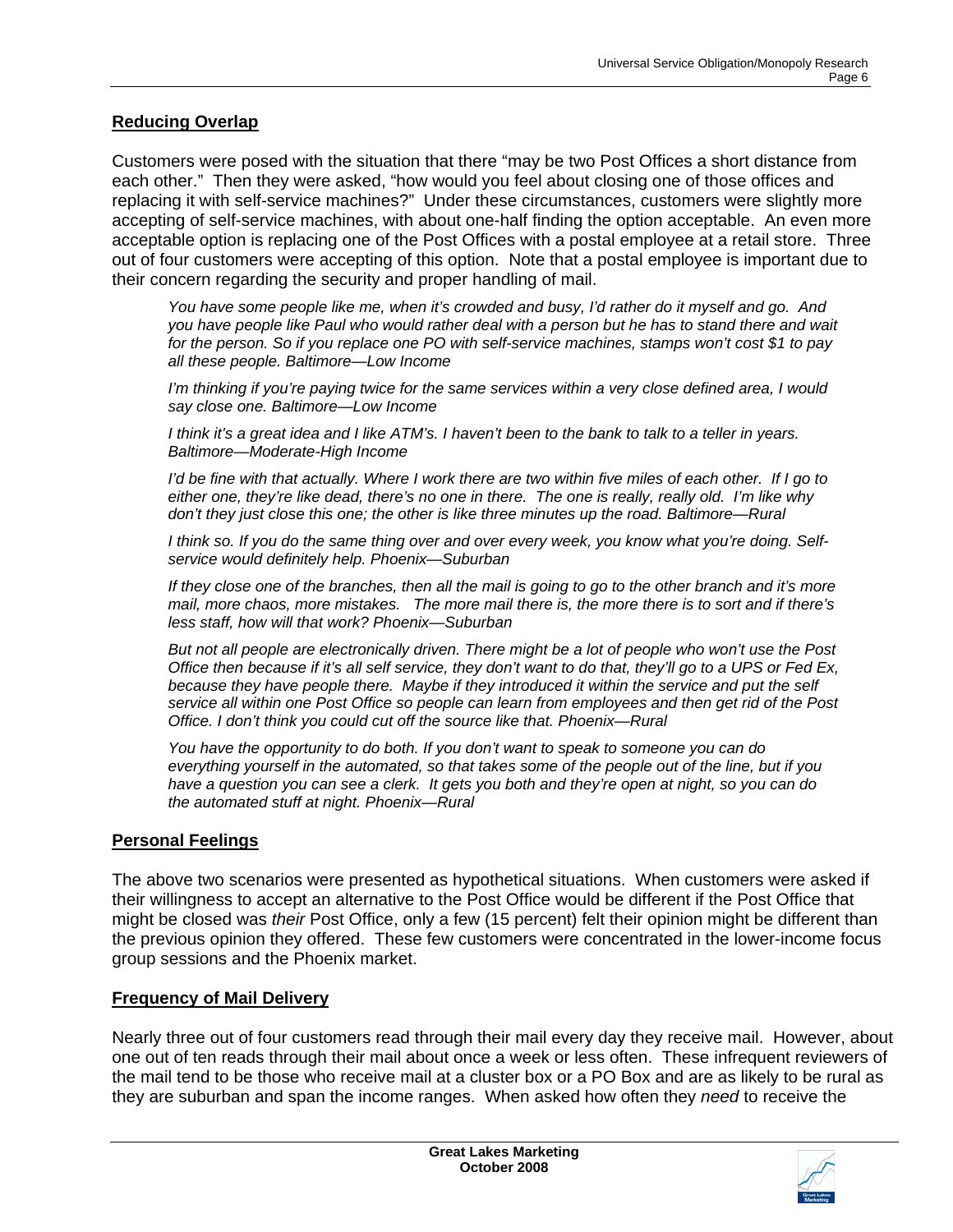information that is sent to them, the frequency drops to an average of about three times a week. Just fewer than 20 percent said they need to receive the information that is sent through the mail five to six times a week. The challenge with determining how frequently important mail is received is a function of customers not knowing *when* an important piece of mail will arrive.

*Companies are erratic. If they were to send the mail at a guaranteed time, like we would get it on the thirtieth, but no one does that. Baltimore—Low Income* 

*I* want the bills as soon as possible so *I* can juggle my checkbook. Baltimore—Low Income

*If it's what I "need," probably weekly. . Baltimore—Suburban* 

*I go through my mail once a week. Phoenix—Suburban* 

*We just went to a community box. When I had my mailbox at the end of my driveway, I checked every day. With the community box, it's really easy to drive by it and forget it--unless we're expecting Netflix. Phoenix—Moderate-High Income* 

*It's not like I'm expecting anything. I just have to check. I fear that if I don't, the next day there won't be enough room. I feel it's common courtesy to take the mail out every day. Phoenix—Rural* 

When exposed to the concept of reducing mail delivery from six to five days a week, most were accepting of the reduced delivery schedule. About 70 percent said it would be acceptable to reduce delivery to five days. An additional 20 percent were neutral in opinion, leaving about 10 percent who said it would be unacceptable. Minimal differences exist by market (Phoenix vs. Baltimore); however, differences did exist by other demographics. Those in the lower income category were less likely to find the reduced delivery schedule acceptable. All of the rural customers found reducing delivery to five days a week acceptable.

*In certain situations I'm fine, but other situations that people get Social Security and sometimes you get that on a Saturday because of the timing of the month. Baltimore—Low Income* 

*That would be fine. That one day is not going to be the lights getting cut off, that one day isn't going to be your home getting foreclosed on. That one day isn't going to make a difference, but it will help the other thing that we talked about, because the people, if you're there shoving mail six days a week, of course you want to start throwing boxes. If that worker has that extra day off, it could change everything. Baltimore—Low Income* 

If we also had this type of agreement whereas if they would go from six to five days, but wouldn't *increase the price for the next three years. Or something of that nature. It has to be a compromise. Baltimore—Low Income* 

*I don't know. Even though I don't check it every day, I like the fact. I like six days a week. Baltimore—Suburban* 

*I'm fine with five days. I think a lot of people are just into what they're use to. It has nothing to do with what they need, it has to do with what they're used to. Baltimore—Suburban* 

*I think about how much money it would save the entire organization as a whole. I realize things would still have to happen with the Postal Service on those Saturdays and Sundays, but as far as labor is concerned, it's got to be an outstanding savings. Baltimore—Moderate-High Income* 

*The only reason I say it's not is because that's one reason I use the Post Office instead of Fed Ex or UPS because they do deliver on Saturdays. That's the only reason I use them is because they do have more delivery days. Phoenix—Low Income* 

*I like my mail on Saturday. I have more time to read it then, than during the week. Phoenix— Moderate-High Income* 

*I think if it would help to have more consistency, more stability, then I would be more than happy to give up a day of receiving mail. Phoenix—Moderate-High Income* 

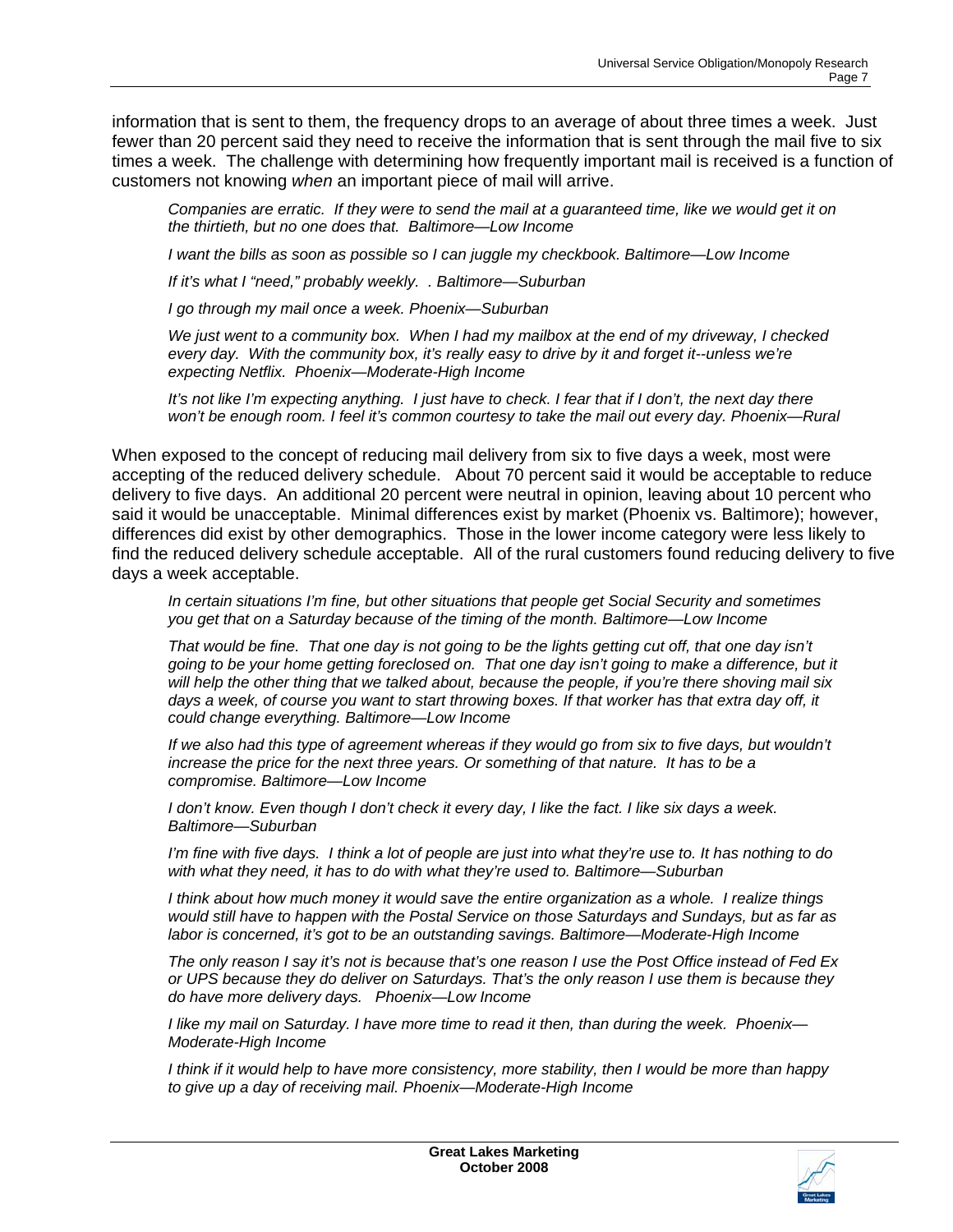*If they're reducing delivery, then they're piling mail up so there's a greater likelihood of them losing things and it being damaged or scrunched up. They're going to get a bulk of mail three times a week and that's a lot. Phoenix—Moderate-High Income* 

*I'm all for it. I think it would be nice for the postal employees to have Saturday and Sunday off. And I also been to other countries where they deliver only five days a week, and it doesn't seem to impact them negatively. It's kind of an expectation. Phoenix—Rural* 

*I think it's fine. I would be worried about reducing the counter services especially on a weekend because that's the only time I could go. Phoenix—Rural* 

Customers were notably less willing to accept a schedule that included only four days a week delivery. About one-half found a four-day delivery schedule unacceptable, with one-quarter neutral and onequarter accepting. Within the lower-income segment, about four out of five said a reduced schedule to four days would be unacceptable. As a group, those in the rural area were most willing to accept a four-day schedule—with 30 percent finding it unacceptable and the remaining 70 percent split between the neutral and acceptable categories. For this option, Phoenix was less accepting of the reduction to four days relative to Baltimore.

*The price is going up and the quality is going down. Baltimore—Low Income* 

*My brain says there's five days in the work week so there should be five days of mail. Whether that's right or not. Baltimore—Suburban* 

*For delivery only. I would be OK with four. Baltimore—Suburban* 

*And how much mail could they put in a little box like this. I live in a townhouse community so it's one box for ten homes. So it's not very big. Baltimore—Moderate-High Income* 

*I think four, with our economy the way things are going, and the fuel prices, specifically fuel prices. I see this happening to building contractors. Baltimore—Moderate-High Income* 

*My husband and I do a lot of traveling and we get a lot of important things pertaining to our travel so I wouldn't want to miss out on getting them. I think that would happen with only four days. Baltimore—Rural* 

*I don't want to get my mail less often since I don't know which bills are coming in. Taking one day away, I can handle that, but no more than one. Phoenix—Low Income* 

*I think five days a week is more acceptable, because if I'm receiving mail that means the Post Office is probably up and running and open five days a week and I would rather have that extra day in case I needed it. Phoenix—Suburban* 

*I can see it in a sense that if you have something that is time sensitive, working with five days is*  better than four. But for the cases now days when most stuff is online, you're paying online, it *really wouldn't make a difference if I received my mail three days a week. Phoenix—Suburban* 

*I agree, if it makes everything more efficient and saves some money, that's fine. Phoenix— Moderate-High Income* 

*So we're talking about reducing the amount of work people do in six days to only four days, how much stress is that going to cause. That's not going to change the amount of mail going out. Phoenix—Rural* 

*Now they deliver mail every six days. Next, it's only four days. So now they do more stuff in less time. Bigger loads, they'd have to hire more people on those days to deliver it all. Phoenix— Rural* 

*I* want to make sure the four days aren't back to back. Like they have three days off. If they were *scattered throughout the week, as long as the three days weren't all together, that's a long time to not get your mail. It would be more feasible to have them staggered. Phoenix—Rural* 

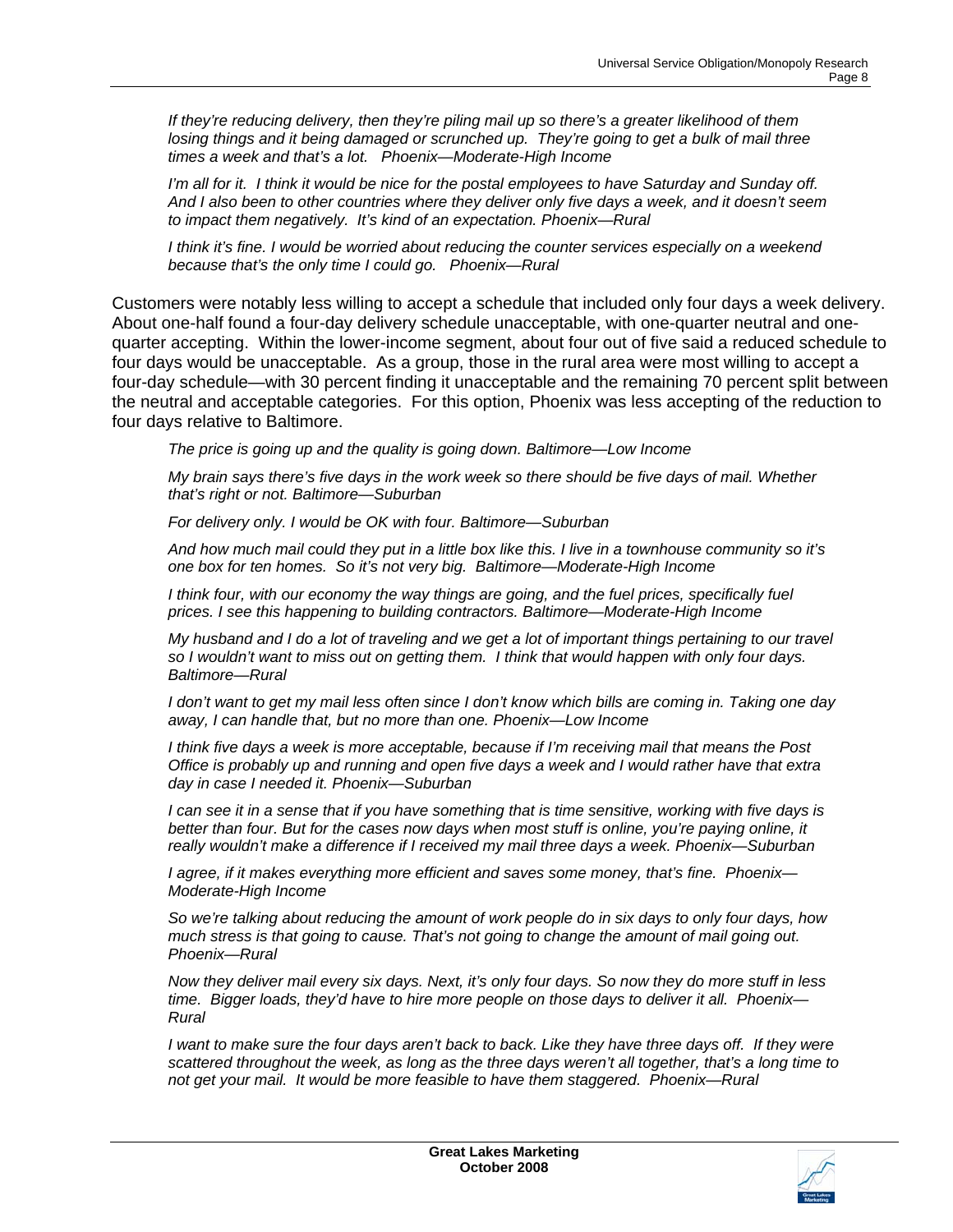When asked which day they would be most willing to not have mail delivery, if mail was delivered five days a week, about two-thirds suggested Saturday would be the best day to drop. They felt that people are generally used to a five-day workweek, which would be favorable to USPS carriers. They also felt that Saturday would be the best day since they are often not in their regular routine on weekends.

*You hear all these horror stories, say if a holiday is Monday, so the Post Office is closed Sunday and Monday and then come Tuesday they're so far behind because all that mail building up. So if you have two days closed every two days in a row, that's just going to make it even harder. Baltimore—Suburban* 

*Wednesday, because you can get it Tuesday and Thursday. So whatever you didn't get Wednesday you know you'll get the next day. And as opposed to Saturday, you'd have to wait the whole weekend 'till Monday. Baltimore—Moderate-High Income* 

*Saturday. Because Monday through Friday is the work week. That's when you're normally going to get most of your mail. Bills and stuff come Mondays and Tuesdays. If you break it up and you have to take Wednesday that doesn't work. I think for consistency and convenience for the people who work there, Monday thru Friday works best. Phoenix—Low Income* 

*I'd give up Monday just because I need that Saturday, because I do work. Phoenix—Low Income* 

When asked about a second day that they might consider forgoing mail service, most selected Wednesday (35 percent) or Friday (30 percent). Wednesday was selected because it was the middle of the week and allowed two days before and two after to receive mail. Some opted for Friday, suggesting that by the time they do anything with their mail, it is Saturday—which is often considered a down day anyway for the mail since the Post Office is often on a limited schedule. Saturday was the first or second choice for three out of four respondents. If mail was delivered only four days a week, the most popular combination of days dropped is Wednesday/Saturday.

*Wednesday, it's the middle of the week, you'll receive mail Monday and Tuesday and then Thursday and Friday. Phoenix—Suburban* 

*Are you saying just receive? Would we still be able to send? The thing is I don't care what days I receive my mail, but I wouldn't want to give up a Saturday to send my mail. Baltimore—Rural* 

#### **Frequency of Mail Pick-up**

Several customers leave mail out for the carrier to pick up. Many have secure receptacles at their cluster box or feel their neighborhood is safe enough to leave mail for the carrier. Some commented that they would not leave a check, but would leave mail with a lower value in their mailbox for the carriers. Others have USPS collection boxes convenient to their daily routine.

When the concept of a reduced delivery schedule was further clarified to explain that it would also affect the number of days in which mail would be picked up, the majority of customers was still willing to accept 5 day delivery and interested in Saturday being the day that is dropped. Many already believe that Saturday is a non-productive day for the mail since they perceive that Post Office lobby hours are reduced and that some collection boxes are not emptied during the weekend anyway.

*Anything mailed on Saturday doesn't get moving until Monday. Baltimore—Low Income* 

*Look at your mailboxes pick up times. Weekend and holidays are basically non-existent. Baltimore—Low Income* 

*If you get that close to a bill, you can always pay it online. Baltimore—Moderate-High Income* 

*Saturday and Sunday kind of blends. Phoenix—Suburban* 

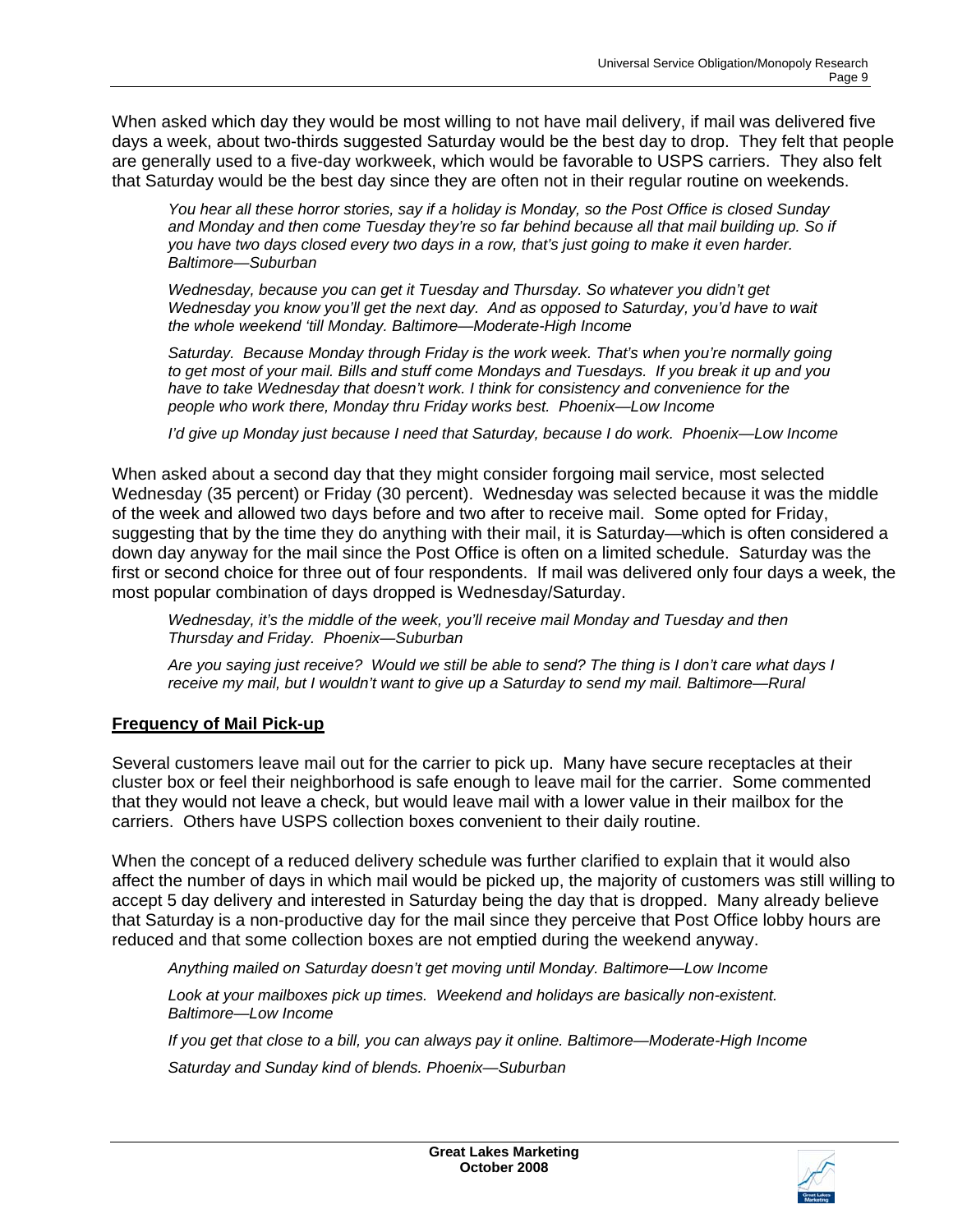*I have time on the weekends to do the packages and cards. I want to get it to the Post Office for it to leave, not to wait until Monday. Phoenix—Moderate-High Income* 

*If I knew that, if it was clearly stated that they did not send things out on Saturday, that would not bother me a bit. Phoenix—Rural* 

#### **Reduced Rural Delivery**

The final question in this series was the acceptability of delivering mail six days a week in urban/suburban areas but only 4 days a week in rural areas. Customers in the rural area, along with those in the suburban area and lower-income city dwellers were all negative toward this concept. The high-income, city dwellers groups were the only groups in which over one-half were neutral or accepting of reduced delivery in rural areas. Their general thinking was that households in the rural areas either moved out of the city to avoid the daily hassles of city life (including mail) or are willing to accept that services are reduced because of their choice to live in rural communities. Those opposed to this reduced delivery schedule in rural areas were philosophically opposed to treating households differently based on where they are located.

*How do you deny other people their rights to get the mail? Baltimore—Low Income* 

*I think one of the things that is great about our Postal Service is everybody is generally treated the same. It does cost more to get that letter out to my grandma in the middle of the Plains, but isn't she entitled to it just like I am? Baltimore—Moderate-High Income* 

*It would be totally unacceptable to me because we're all Americans and we all live in the same country and we all should have the same privileges regardless of where we live. Phoenix—Low Income* 

*I grew up near New River. I know what it's like to be rural. We went to Costco once a month and loaded up and we're used to that. Speaking for us rural folk. Phoenix—Suburban* 

*I would say it's acceptable because I look at what is the most efficient and effective way to do things. It's like running a business. If they don't need to get out to a rural area that much, why should they? Phoenix—Rural* 

*I think regardless of where you live or economic status, you should have equal service. Phoenix—Rural* 

#### **Location of Mail Delivery**

Among customers who have mail delivery to their home, and not a cluster box or PO Box, the concept of having mail delivered to a cluster box was discussed. About one out of five found this to be an acceptable option. The group most willing to accept this live in rural areas. Just fewer than two out of three in the rural areas were neutral or accepting of cluster boxes. Conversely, those in the higher income urban groups were least likely to be accepting of this

Approximately 6 of the 40 Baltimore respondents and 16 of the Phoenix respondents receive mail at a cluster box.

option. Those living in Phoenix were more likely to have cluster boxes than those in Baltimore; however, regardless of which market they live in, if they have delivery to their home, they would like to keep it. Their primary reason to reject cluster box delivery was their appreciation of the convenience of delivery to (or into) their home.

*They will break into the box. Baltimore—Low Income* 

*Mine is because of health reasons. My asthma might be real bad and I can't go out so that's why it's convenient for me. Baltimore—Suburban*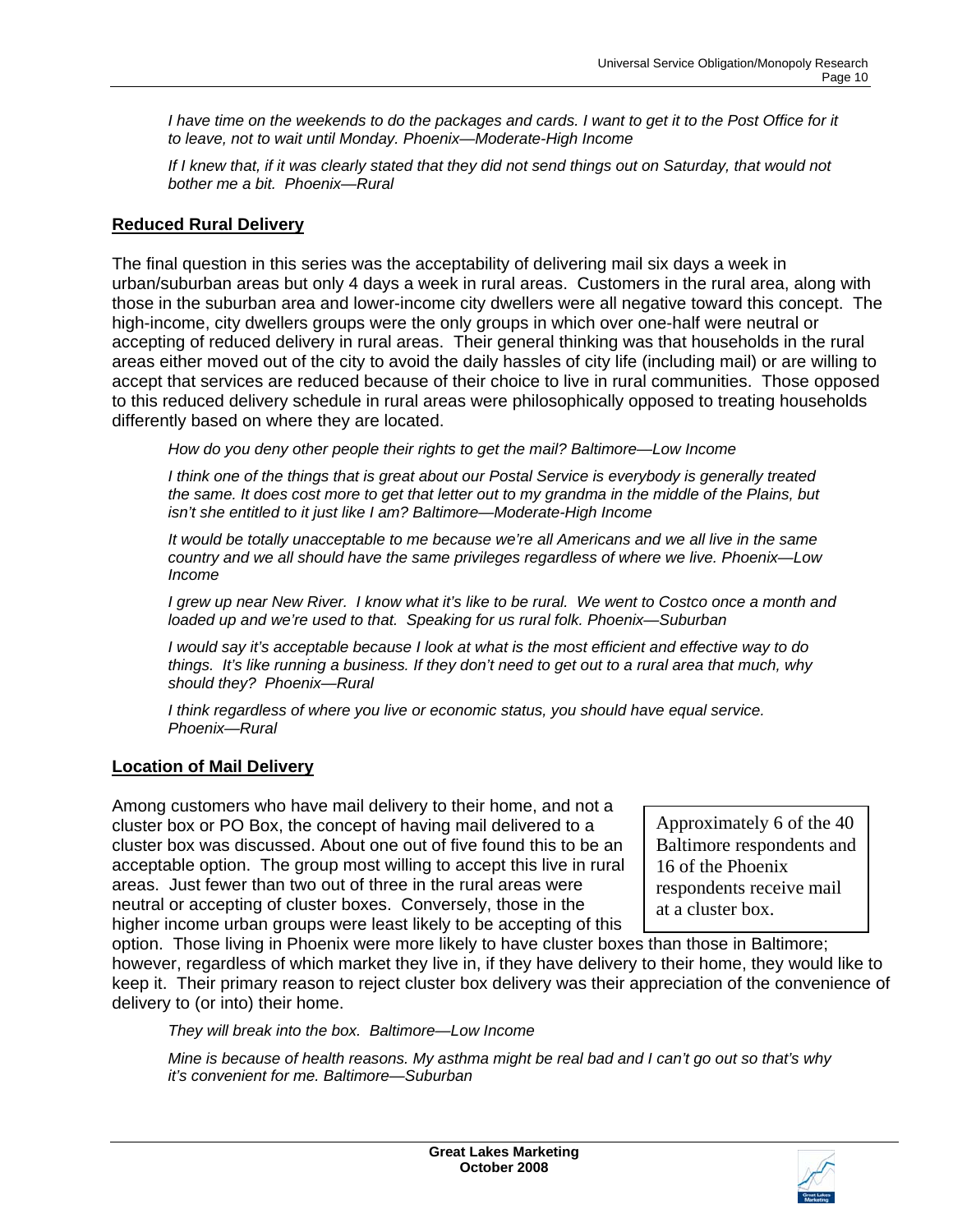*Mine is just convenience, there's no reason why I can't walk six houses up and get the mail. Baltimore—Suburban* 

*I like my mailbox. In fact I just installed it two weeks ago. This gets back to a selfish thing. If I wanted to live in a community that had a cluster mailbox, I would have bought my residence in a community like that. I understand the reasoning; I personally don't like the concept. Baltimore— Moderate-High Income* 

*I don't like walking in the sun. I would rather they bring it to my house. I feel better that I know it's going to get there. Mine goes into my house. Baltimore—Rural* 

*When I moved from Chicago, it was crazy to have a cluster box. They don't have them at all there. Phoenix—Suburban* 

*I'm spoiled and my mailbox is at my front door so it is always shaded. I'd be scared to have something in a hot box, like pictures or food. Phoenix—Moderate-High Income* 

*It wouldn't be as convenient. But again, if that makes it easier and more efficient, that's a small price to pay. Phoenix—Rural* 

Only one person said it would be acceptable to pick up their mail at a Post Office (PO Box). Not only did they consider the option to be very inconvenient, they also questioned how such a change could be feasible. They assumed the PO Box location would be unable to handle the volume of customers and they could not quite figure out how one Post Office could house enough PO Boxes.

*It just seems like it could be very inconvenient. Baltimore—Low Income* 

*From the level of convenience and service we have now to having to go to a PO Box, that's pretty much the extremes, at least in my brain. Baltimore—Suburban* 

*That would be like paying for the stamp and only getting it halfway there. Baltimore—Moderate-High Income* 

*Don't we have that option and we chose not to do it? We could get a PO Box now if we wanted and I'm assuming we all choose to have it at our house instead. Baltimore—Rural* 

*I* wouldn't mind going once a month. I would just never go there. Baltimore—Rural

*I don't have a car, I don't have air conditioning, I don't want to ride a bus with a two year old to go get my mail. Phoenix—Low Income* 

*I can't imagine everyone converging on the Post Office. As it is now, it's crazy. Can you imagine everyone going there? Phoenix—Suburban* 

*It's not economical. When you're talking about how many million more addresses are being added in one year for delivery service and you're going to have that many more boxes in one location? Phoenix—Moderate-High Income* 

*I'm assuming cluster boxes are half a mile, quarter mile away. Post office is 5-10 miles for me. Phoenix—Rural*

The final question in this series asked about having to pay a fee to receive home delivery but not paying a fee to have mail delivered to a cluster box. Customers in the suburban areas were least likely to find this unacceptable (25 percent of suburban customers said unacceptable and 25 percent said acceptable, the rest, about one-half, were neutral). Phoenix customers, where cluster boxes are more common, were also slightly more receptive to this fee structure relative to those in Baltimore. However, as a group, most (60 percent) found this to be an unacceptable option and only 20 percent found it to be acceptable. Those who found it most unacceptable were concerned about the safety of the mail, suggesting that the cluster boxes could be vandalized. Others repeated their desire to retain the high level of convenience of mail being delivered to their home.

*I thought the fee was the price of the stamp. Baltimore—Low Income* 

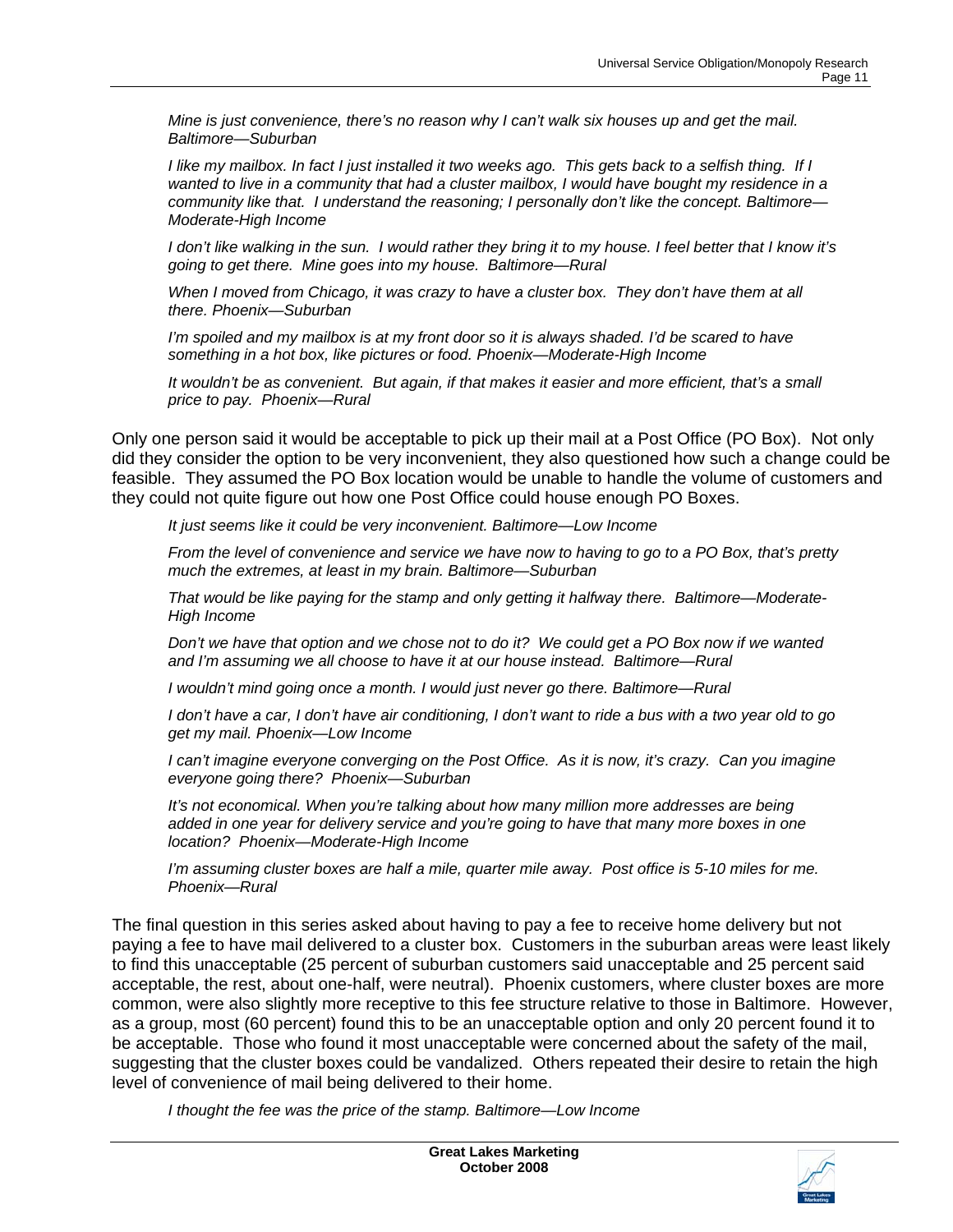*I pay for books and magazines that I hardly read. I would pay that fee. Baltimore—Suburban* 

*You might not always live in an apartment. You might have a home and you would want your mail to come to your door. Baltimore—Moderate-High Income* 

*Yeah, I would pay because I want that convenience. Phoenix—Low Income* 

*Then would we also have the option, if we currently have a cluster box, to then have it at our doorstep? Is that what you're saying? Phoenix—Suburban* 

*I'd probably go to the cluster box. If it's down at the end of the street, that's fine. I would take the dog for a walk. I probably pass by there in the car anyway. It doesn't make a difference to me. But if I wanted to pay more, I'd have the option. Phoenix—Suburban* 

*I think the Post Office is getting pretty lazy and I would expect some pretty high quality service next time I go to the Post Office. Phoenix—Moderate-High Income* 

*Growing up in central Phoenix our mail got delivered to our home. So I think you would have a large number of people upset over having to pay a fee or have a cluster box. Phoenix—Rural* 

#### **Prices**

Customers were reminded that First-Class Mail costs the same regardless of where mail is being sent to within the United States. Then, they were asked how they would feel about having lower prices for short distance but higher prices for long distance mail delivery. Most could understand the logic, since differential pricing already occurs with packages. However, they were generally confused on how such a pricing program could be initiated. They questioned how they would know how much postage to use. Additional comments reflected their lack of control over their mail destinations since many use First-Class Mail to pay bills. Just about one out of ten found this pricing option acceptable. Most, about 70 percent, found it to be unacceptable.

*It seems like a lot of things are acceptable to pay more the further you go but when it comes to the Post Office, everybody gets worked up a little bit. Baltimore—Suburban* 

*If we, the consumer, have to start figuring out whether it's going to Omaha versus Illinois, I don't know if we'll have info on hand to figure out how much it will cost. So that will make it a real pain in the neck. Baltimore—Suburban* 

*That's what made the Post Office special. We have one price. You can send a birthday card or anniversary card easily to 50 states and spend the same price. Baltimore—Suburban* 

*I can't imagine what it would cost to put out a publication telling you how much it's going to cost by zone across the entire country. And every time they make a Postal change, to make sure that every customer got a copy of that. Baltimore—Moderate-High Income* 

*We get our stamps from the grocery store. Do I have to buy two different sets of stamps now? One for the long and one for short distance? Baltimore—Rural* 

*It would cause conflict in lines which would make the lines longer and you'd have to wait longer. Phoenix—Low Income* 

The Post Office would spend more time trying to figure it out, or send it back because it wasn't *right. Phoenix—Moderate-High Income* 

*Sometimes you don't have a choice. If you pay your insurance bill and it goes to NYC, you don't have an option. Phoenix—Rural*

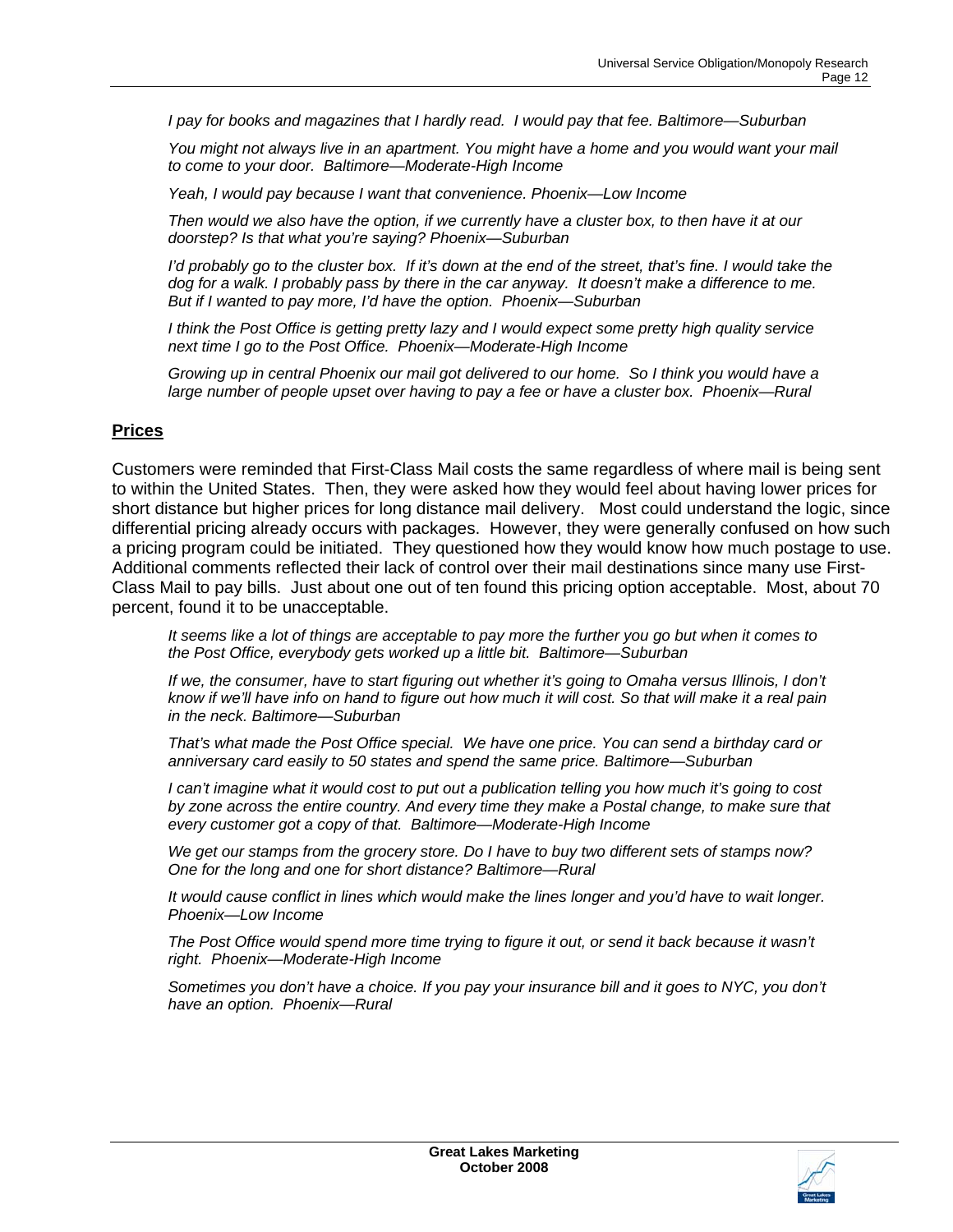A second pricing scenario, having higher prices to mail First-Class Mail from urban to rural areas and from rural areas to urban areas, was met with similar skepticism. Customers wondered how they would know what was a rural area. Others were concerned about the loss of equitable treatment. In total, 5 percent found this to be an acceptable option. Among rural customers, 95 percent found the option unacceptable and 5 percent were neutral.

*One side of the country to another is one thing but not from the city to across the line. That's getting ridiculous. Baltimore—Low Income* 

*If it was a private enterprise, maybe, but this is government. If it was a private business, they could do whatever they want, for competitive and gas prices. But this is the government and they shouldn't do that. Baltimore—Suburban* 

*Back to that old cost effective thing again. I think it would cause more work and more money to implement this. Baltimore—Rural* 

*If I'm sending it, how would I know if it was an urban or rural area? Phoenix—Suburban* 

*A lot of places you can't do next day delivery, so they already have lesser service. So why charge them more? Phoenix—Moderate-High Income* 

*Who's going to sit here and calculate this? And then we're all going to need charts. Phoenix— Rural* 

To explain the third pricing option, customers were told that: "There are seasonal differences in mail volume with higher volume during the winter and lower volume in summer. A lot of companies, like airlines for example, charge more when demand is high, like over holiday weekends, and charge less when demand is low." Pricing based on demand was also an unacceptable idea with 5 percent saying it was acceptable. The 85 percent who found it to be unacceptable said it was an illogical business model in that the USPS should be making more money anyway when demand is high, would penalize those who observe the Christmas holiday and would hit consumers at a time when money is already tight.

*It's too confusing. Who's going to figure it out – most people mail holiday cards, of course it's going to be a higher volume that time of year. So all of a sudden you're going to have other income against your expenses for the holidays? It just doesn't seem fair. Baltimore—Low Income* 

*That's kind of like the airplane prices. They're going through all these price rate changes when they have more people flying. It's making the people not want to fly. Baltimore—Low Income* 

*If they charge more for Christmas time, there will be less cards going out then there is now. Baltimore—Suburban* 

*It would almost be the contrary to me. You would charge more during low peak because you got to send the mail anyway, even if the truck is only a quarter full. But at Christmas time those trucks are full and you got to get extra trucks. Baltimore—Suburban* 

*So they charge you more money when they're making more money. Baltimore—Rural* 

*It goes against all the principles of volume. Buying or selling. Usually when you buy in volume, you save money. And when you sell volume you can charge less. So on the principle of that, it's a dumb idea. Phoenix—Low Income* 

*It would be hard to curtail your mail usage. When something has to be mailed, it has to go. Whether it's a high or low volume time. It's not like I can adjust what I have to send out to max out the efficiency of it. Phoenix—Rural* 

*We can't control the fact that we still have to pay our bills. Phoenix—Rural*

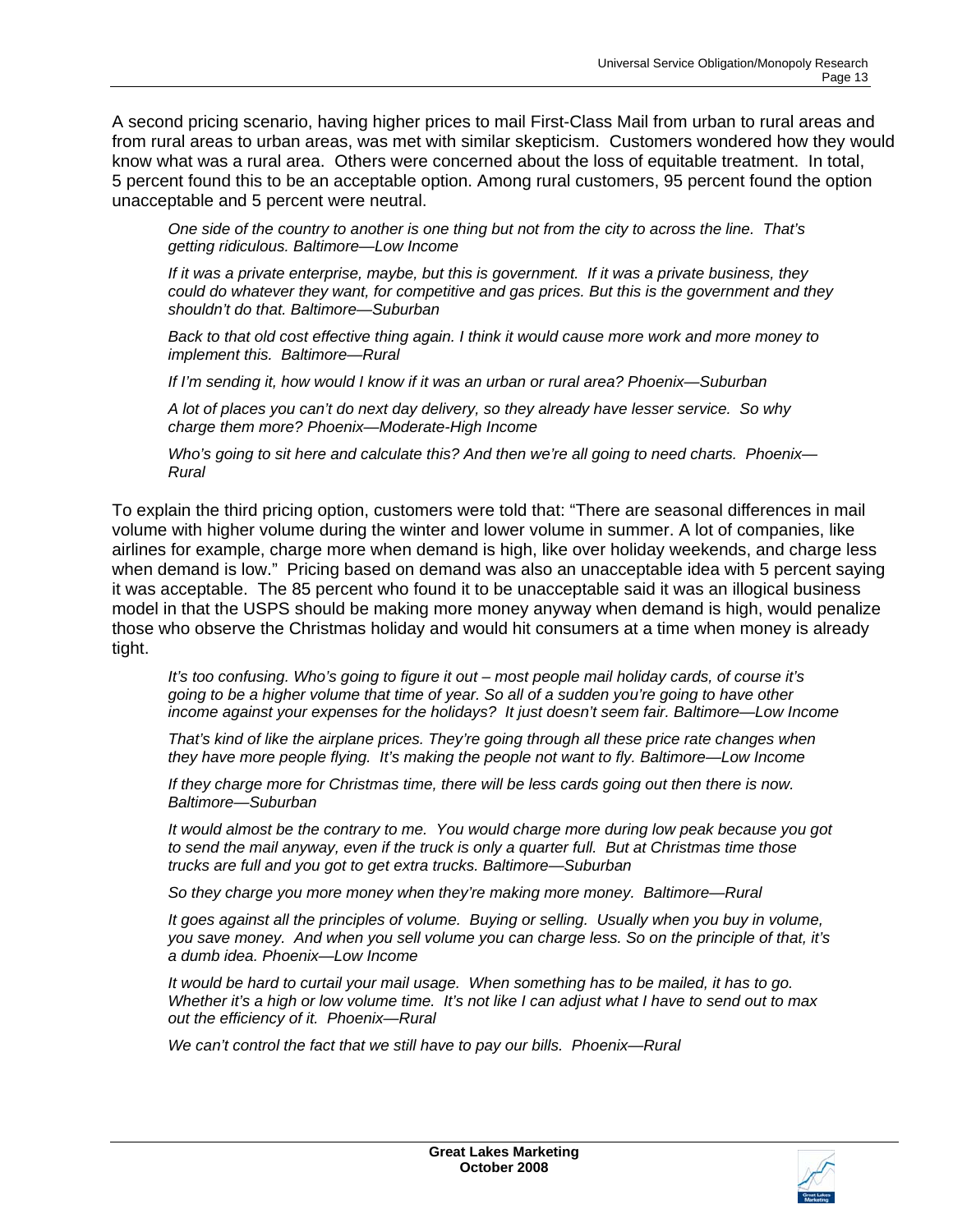Consumers said of all three pricing options that the cost to implement them would exceed any potential revenue gain. They discussed the need for a postage guide or manual in every home, longer lines in the Post Office lobby (negating the ability to close any Post Offices); undelivered, postage-due pieces adding to the mail volume, etc.

#### **Mailbox Access/Private Express Statutes**

The last series of questions was introduced as follows: "Right now, only matter that has postage paid on it can be put into your mailbox. Would you like to see that law changed so that companies and individuals other than the Postal Service could deliver items by placing them in your residential mailbox (not your Post Office box)?" Almost all customers do not want this law changed with only 5 percent saying they would like the law changed. There was a lot of emotional opposition to changing the law as customers were very concerned about the impact it could have on the security and privacy they have today with the Postal Service being the only company able to deliver materials into the mailbox. They were concerned that a change could lead to unauthorized and potentially unscrupulous people being able to touch the mail in their mailbox. They discussed identity theft, mail fraud and other outcomes that could be associated when the security of their mail is breached. Others were simply already having too much advertising mail in their box and did not want more pieces put in their small or typically full boxes.

*Junk mail we get now is bad enough. But then we would have every pizza delivery, Chinese take out, neighborhood association, Boy Scout group in there. Plus you have hands in your mailbox. The ones who have locks it doesn't matter, but all of a sudden you got potential for someone coming down the street, quote selling something, putting it in your mailbox and reaching in and seeing what they can take. Baltimore—Low Income* 

*I like the fact that there's a control and it's a federal property. Baltimore—Moderate-High Income* 

*It's not just that, it's FedEx is skimming. Those companies are taking the easy stuff and they're charging less for it so they're cutting into the Post Offices' work. I'm not against competition, but if they're going to be able to do it, make them deliver just as often as the USPS. Have the same* rates, not charge you by zone. I have a real problem with private businesses skimming profits off *the USPS and making it harder for me to get public mail. Baltimore—Moderate-High Income* 

*I feel my mailbox is my property and I tell people all the time, drop it in my mailbox. So if you're saying they can no longer do that by law, that creates other problems. Baltimore—Moderate-High Income* 

*If it's a UPS or FedEx, somebody who is paid to deliver packages and letters, I wouldn't be against them having access to your mailbox. Baltimore—Rural* 

*Because I don't want anyone other than the US government dealing with my Post Office, my mailbox. Period. It's a trust factor. If Fed Ex is sending me a package, I'll sign for it. If the USPS is sending me a letter, they can put it in the box, period. Phoenix—Low Income* 

*If Fed Ex goes and put something in the box for my neighbor they also got access to my box. Phoenix—Low Income* 

*What if they were to put in explicit material and my kids were to see that? If anybody could put anything in your mailbox, I would be so upset. Phoenix—Suburban* 

*We have problems with identity theft, we don't need more. Phoenix—Suburban* 

*You're losing control. You're having people who aren't authorized come in and put stuff in and take it out and you lose total track of what's going on, you lose your safety since all the procedures of the Post Office are gone. All the security you wanted, it's gone. It is one more area we're losing control of security and safety. Phoenix—Suburban* 

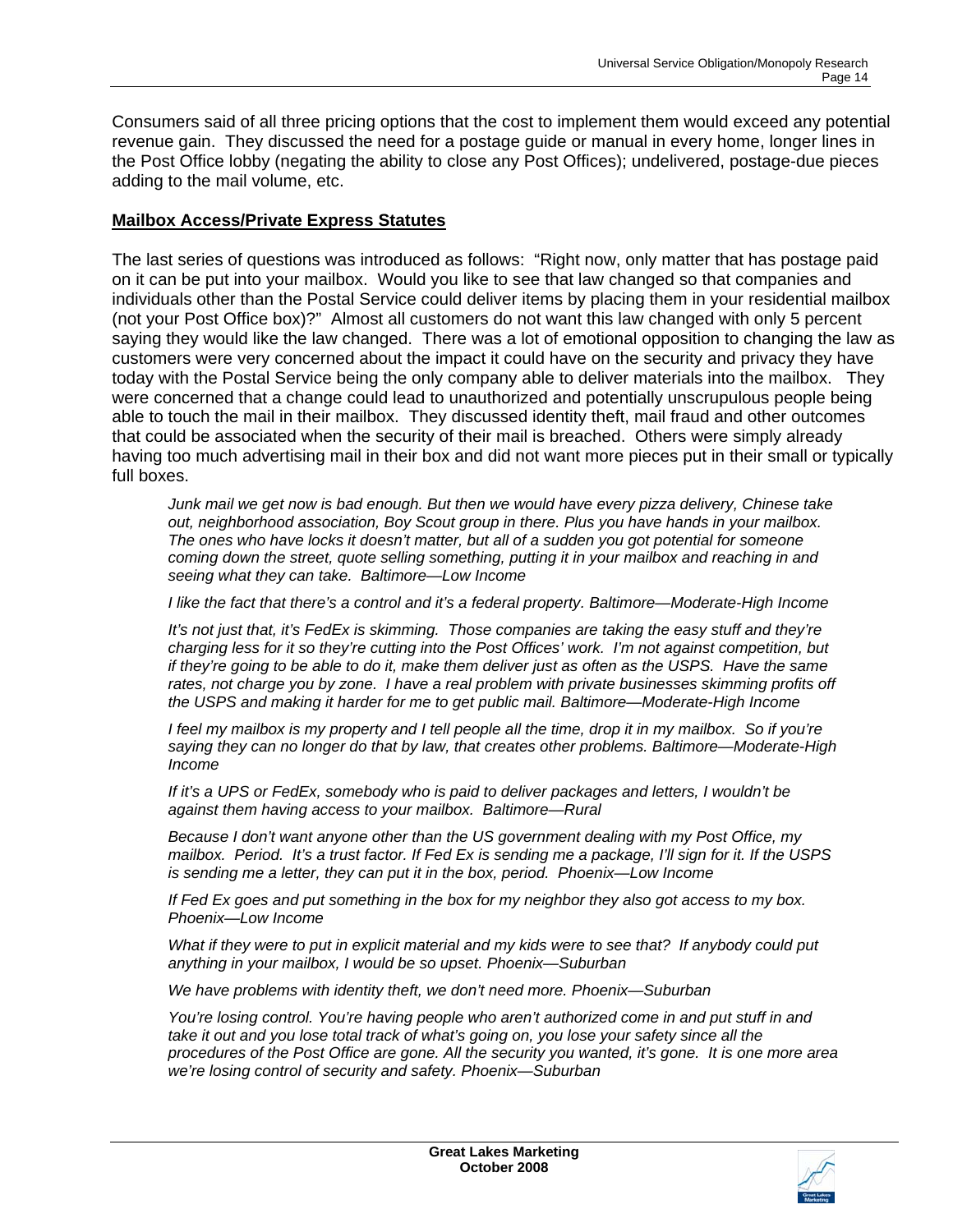*If you're looking at a community mailbox, how many keys are going to be out there? Phoenix— Moderate-High Income* 

*It's okay if it's official business, like the federal government, IRS, not just advertisements. Phoenix—Moderate-High Income*

The next question posed to customers was about allowing other companies to collect, transport, and deliver personal correspondence, bills, statements and checks. As the conversation progressed, they repeated their concerns about the security of the mail in their mailbox and who would be accountable for pieces that were not delivered. In conclusion, about four out of five said it would be unacceptable to have another company deliver the mail. Although they were not necessarily satisfied with every element of the USPS, customers began to discuss that the process is working well enough now and should not be changed.

*What we have in place with the USPS, I'm satisfied with. There may be some beefs we have, but all in all, their slogan, through rain, blow, snow, they've done that. And you rely on that; you count on that. If it's pouring down rain for a week in a hurricane, your mail shows up. Those are the kinds of things I'm spoiled with. Baltimore—Low Income* 

*Nothing is going to be 100%. If it ain't broke, don't fix it. Baltimore—Low Income* 

*As long as they got a stamp on them and they're in the mailbox, who cares how they got there? Baltimore—Suburban* 

*If you do that, we're moving from it being a Federal Post Office to deregulating who can deliver bills and who can go in your mailbox. So we already said we have a right to privacy and do not want this. I'm saying I want my right to privacy. Baltimore—Suburban* 

*If the Postal Service wants to hire sub-contractors that meet the same requirements like background checks and all that, that's fine. But to hire some person off the street, they've done no background check, nothing, this person could put in the Macy ad and be pulling out checks and going to cash them. If there were quality control, that's fine, but some private company, I would not be for that. Baltimore—Suburban* 

*I think sometimes monopolies are a good thing. And even though the Postal Service is not a strict monopoly, it operates that way for our good. I'd like to keep it that way. Baltimore— Moderate-High Income* 

*As long as the contents are sealed and out of the public eye, I don't care who brings it to me. Baltimore—Moderate-High Income* 

*What happens if each of us is using a different postal provider? Then you got 10-11 people who can all go into your box legitimately. Baltimore—Rural* 

*Would they be bonded in the way the federal Post Office people are? Would they go through the security checks and that? Phoenix—Low Income* 

*I don't think anyone who's not USPS should have anything to do with our mail or our mailboxes. Phoenix—Low Income* 

*We've all mailed things and they never got there. So how foolproof is it anyway? We're in a false sense of security to begin with. Now if it can be outsourced, they're going to look at damaged packages, delivery statistics, rated by different companies. And who are you going to go with?*  You're going to go with the best. Maybe the government isn't the best because they haven't *managed it very well, so maybe it is better to be free enterprise. Phoenix—Suburban* 

*I think it would be a mess. You still have to hire people to do it; you're going to have to give them wages. I would keep it all in house. Phoenix—Moderate-High Income* 

*As long as there is accountability there, it is okay. Phoenix—Rural*